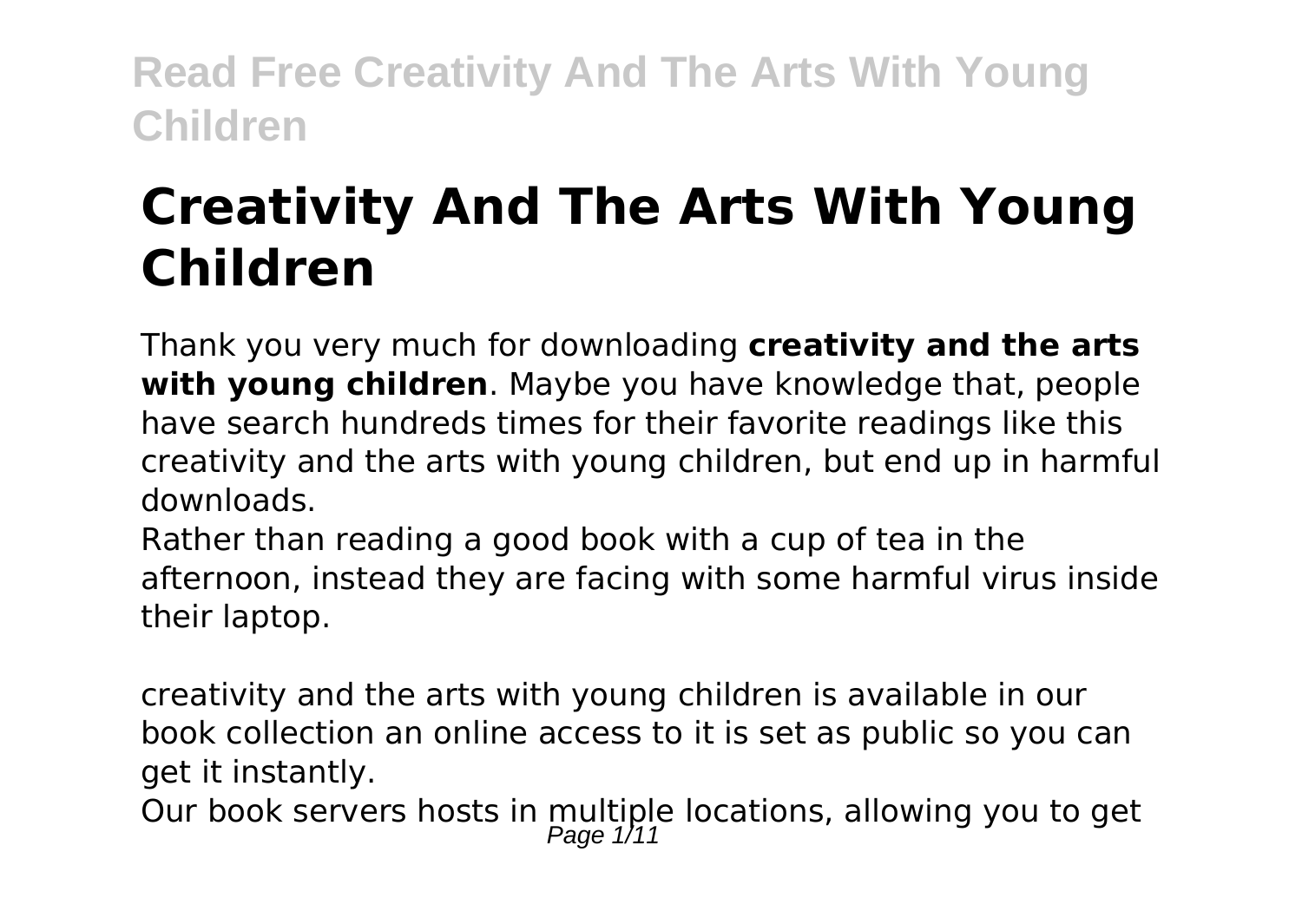the most less latency time to download any of our books like this one.

Kindly say, the creativity and the arts with young children is universally compatible with any devices to read

These are some of our favorite free e-reader apps: Kindle Ereader App: This app lets you read Kindle books on all your devices, whether you use Android, iOS, Windows, Mac, BlackBerry, etc. A big advantage of the Kindle reading app is that you can download it on several different devices and it will sync up with one another, saving the page you're on across all your devices.

#### **Creativity And The Arts With**

How Creativity Works in the Brain 5 "Creativity is essential for the arts, for innovation, and for human flourishing. How Creativity Works in the Brain makes a compelling case for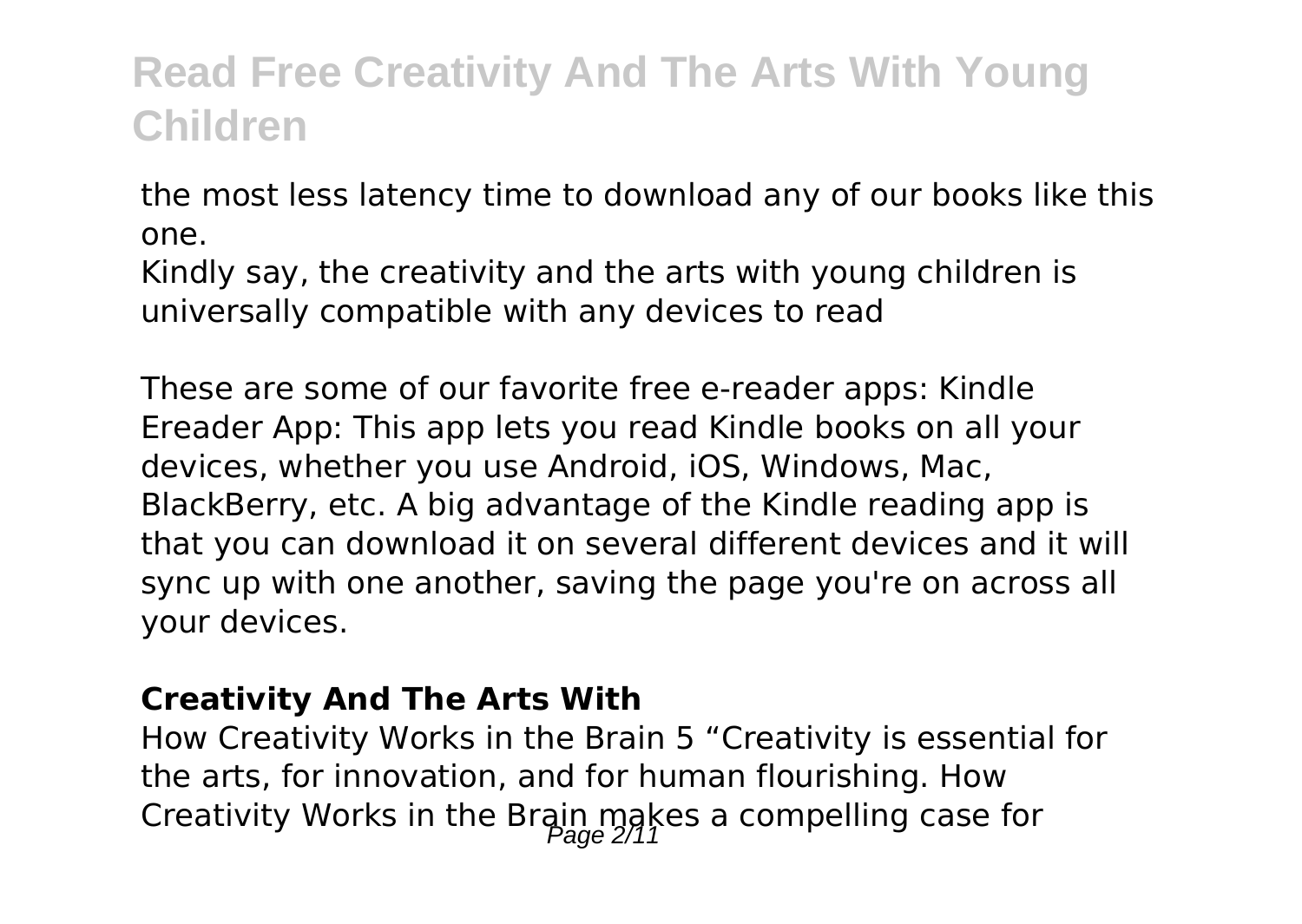investing in the interdisciplinary research needed to understand, measure and foster creativity." —Thomas Kalil, Deputy Director, White House Office of Science and

### **HOW CREATIVITY WORKS IN THE BRAIN**

Psychology of Aesthetics, Creativity, and the Arts is devoted to promoting scholarship on the psychology of the production and appreciation of the arts and all aspects of creative endeavor.. To that end, we publish manuscripts presenting original empirical research and papers that synthesize and evaluate extant research that relate to the psychology of aesthetics, creativity, and the arts.

### **Psychology of Aesthetics, Creativity, and the Arts**

Idaho Commission on the Arts 9543 W Emerald Street, Suite 204 Boise, ID 83704. DIRECTIONS (208) 334-2119 (800) 278-3863 Idaho only Page 3/11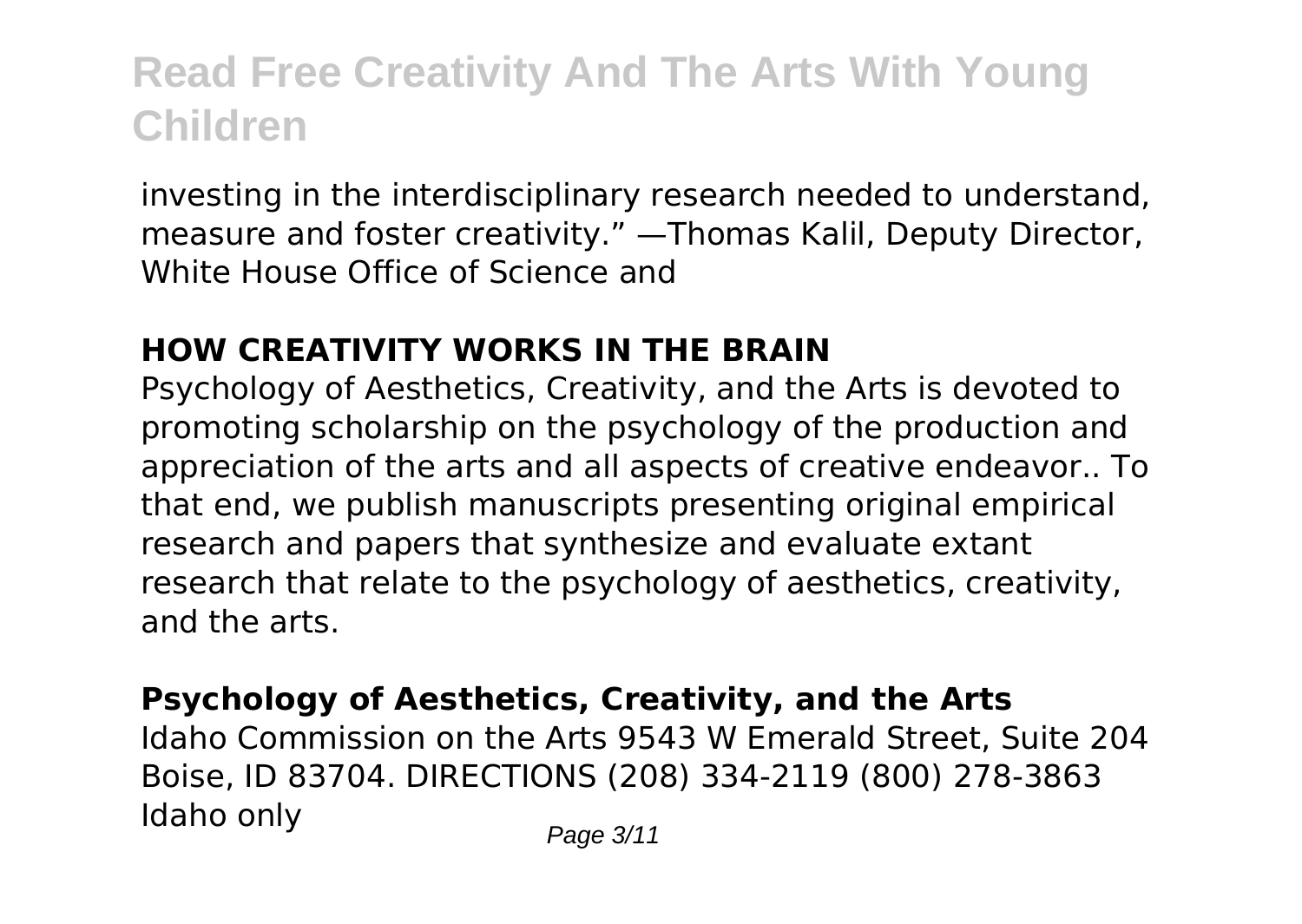### **Home - Arts Idaho, website of the Idaho Commission on the Arts**

This again is proof of the importance of creativity in educators. Zimmer was lucky as the head teacher was creative in her teaching methods. But in today's greatly synchronized teaching environment there is little scope for creativity. During a recent experiment, a creative writing task was given to science and arts students.

**What is Creativity? The Importance of Creativity in Life ...** BRAINERD — The Crossing Arts Alliance will distribute creativity kits from 10 a.m. to noon Saturday, Jan. 8, on tables inside of the Crossing Arts building at 711 Laurel St. in downtown Brainerd.

**Crossing Arts Alliance to distribute creativity kits ...** The Creativity Shell is a nonprofit organization on a mission to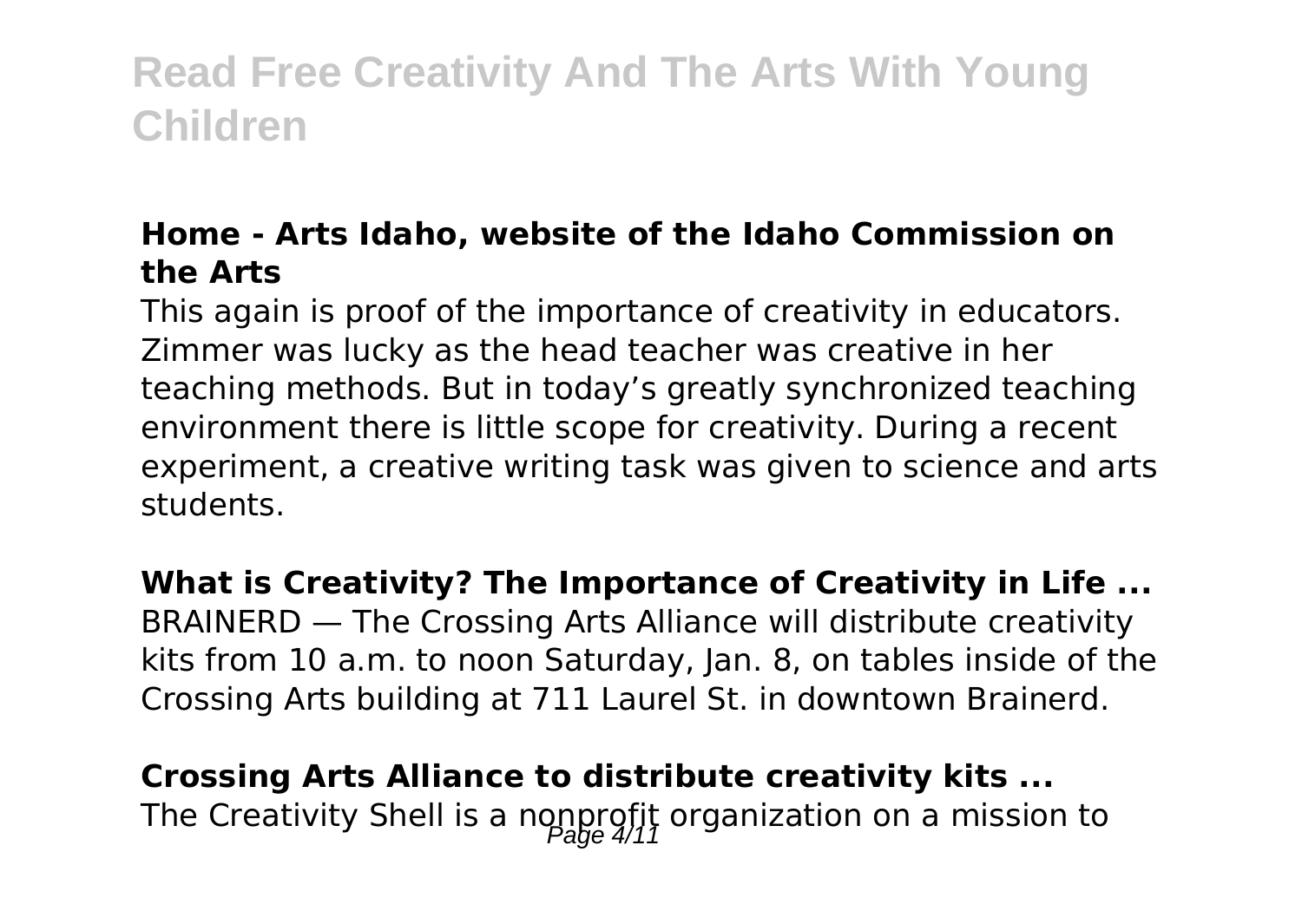use creative trades to educate and inspire the next generation of makers. Our organization teaches sewing/textile arts classes to students in public libraries, schools and shelters that rescue children from homelessness and human trafficking.

### **Creativity Shell - Nonprofit Sewing/Textile Arts and Home ...**

Banff Centre for Arts and Creativity is a learning organization built upon an extraordinary legacy of excellence in artistic and creative development. Banff Centre aims to inspire everyone who attends our campus – artists, leaders, and thinkers – to unleash their creative potential and realize their unique contribution to society through cross-disciplinary learning

### **Banff Centre for Arts and Creativity | Homepage**

Computational Creativity in Visual Arts. AARON is a robotic system, developed over many years by the artist and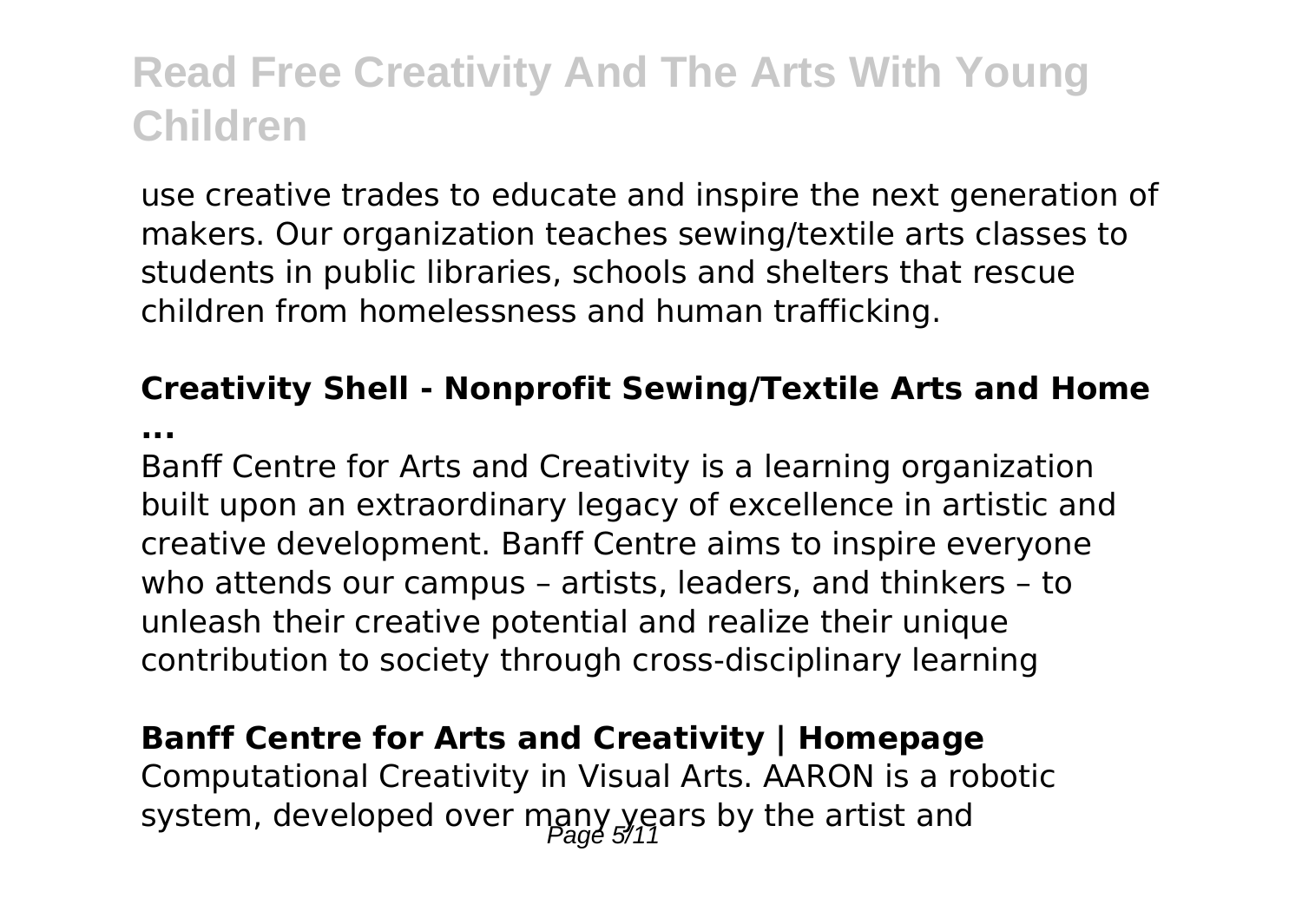programmer Harold Cohen (Cohen, 1995), that can pick up a paintbrush with its robotic arm and paint on canvas on its own.

# **Artificial Intelligence and the Arts: Toward Computational**

**...**

The Children's Creativity Museum offers hands-on, multimedia arts and technology experiences designed to build creative confidence in children ages 2-12. Our mission is to nurture creativity and collaboration in all children and families.

#### **Children's Creativity Museum**

Campus & Community Projects. Emory Arts Fellows; Arts & Social Justice Fellowship; Praise House; Creativity Conversations; Science Gallery Atlanta; Campus Public Art

#### **Emory Arts**

The association between the arts and creativity has given rise to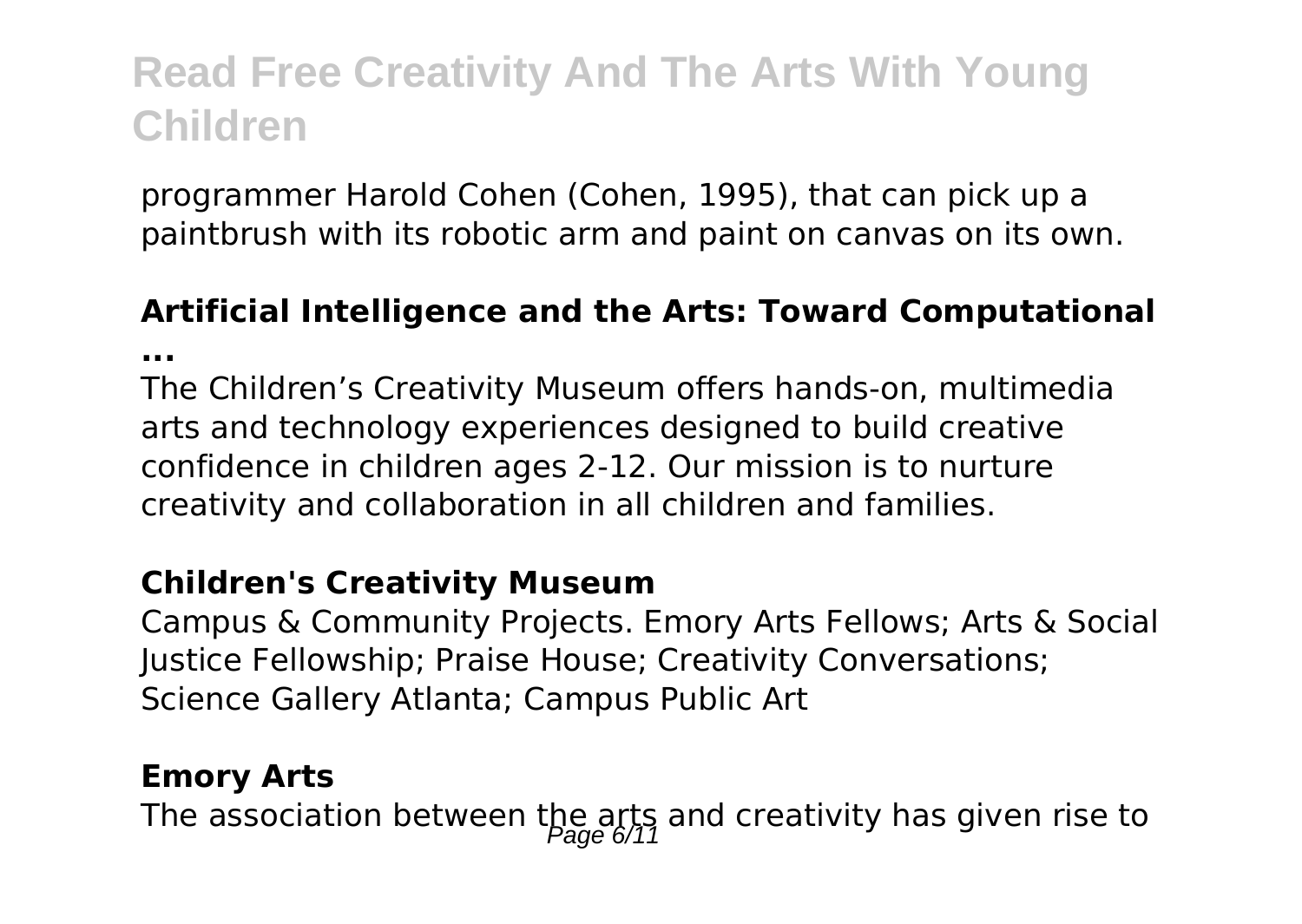much debate. The Robinson Report (1999) suggested that, while there were strong links between the expressive arts and creativity, viewing creativity as solely or mainly the province of the arts was unhelpful because it could lead to a denial of the role of creativity in

**Developing Young Children's Creativity Through the Arts** Whether wooden sculptures assembled layer by layer or colorful assemblages made from quilt batting, the latest exhibits at the McLean Project for Arts (MPA) are tactile tributes to the artists'

**New McLean Project for Arts exhibition puts focus on ...** Helicon fosters creativity and community through literature and art. Illustration by Olivia Abeyta. Helicon Literary & Arts Magazine houses creative artistry across the NU community and beyond.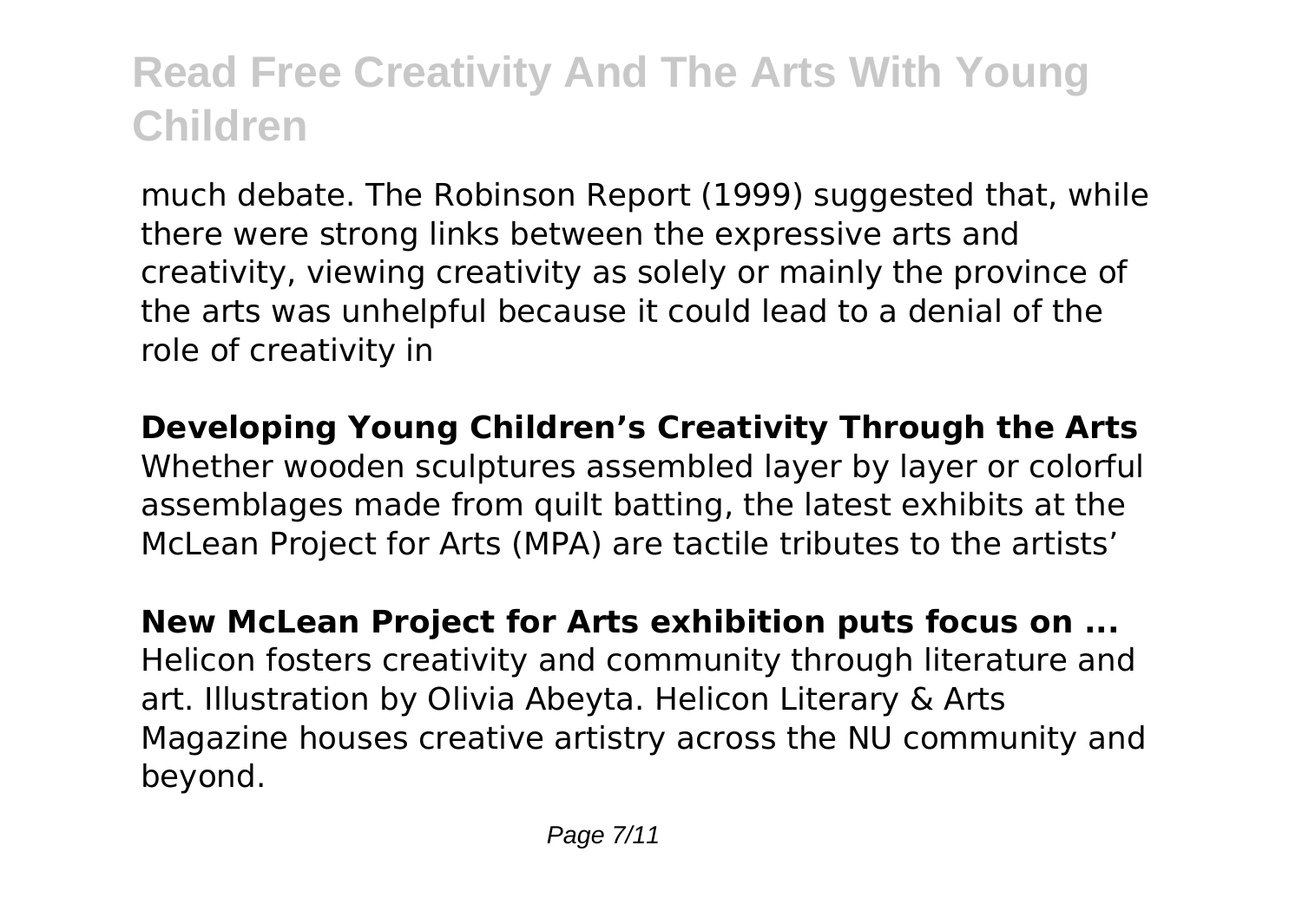### **Helicon Literary & Arts Magazine fosters creativity at ...**

EPCOT's 6th annual International Festival of the Arts has just kicked off for the 2022 season! The park's youngest festival offers amazing performances, fantastic art, and cuisine with artistic ...

### **EPCOT Festival of the Arts - The Color, Entertainment and ...**

SAN MATEO, Calif., Feb. 1, 2022 /PRNewswire-PRWeb/ -- California Casualty invites K-12 administrators, instructors and educational support professionals to apply for a 2022 Music and Arts Grant if ...

### **Boost Student Creativity With Music and Arts Grants From ...**

The MSc Psychology of the Arts, Neuroaesthetics and Creativity is the first postgraduate programme in the world for the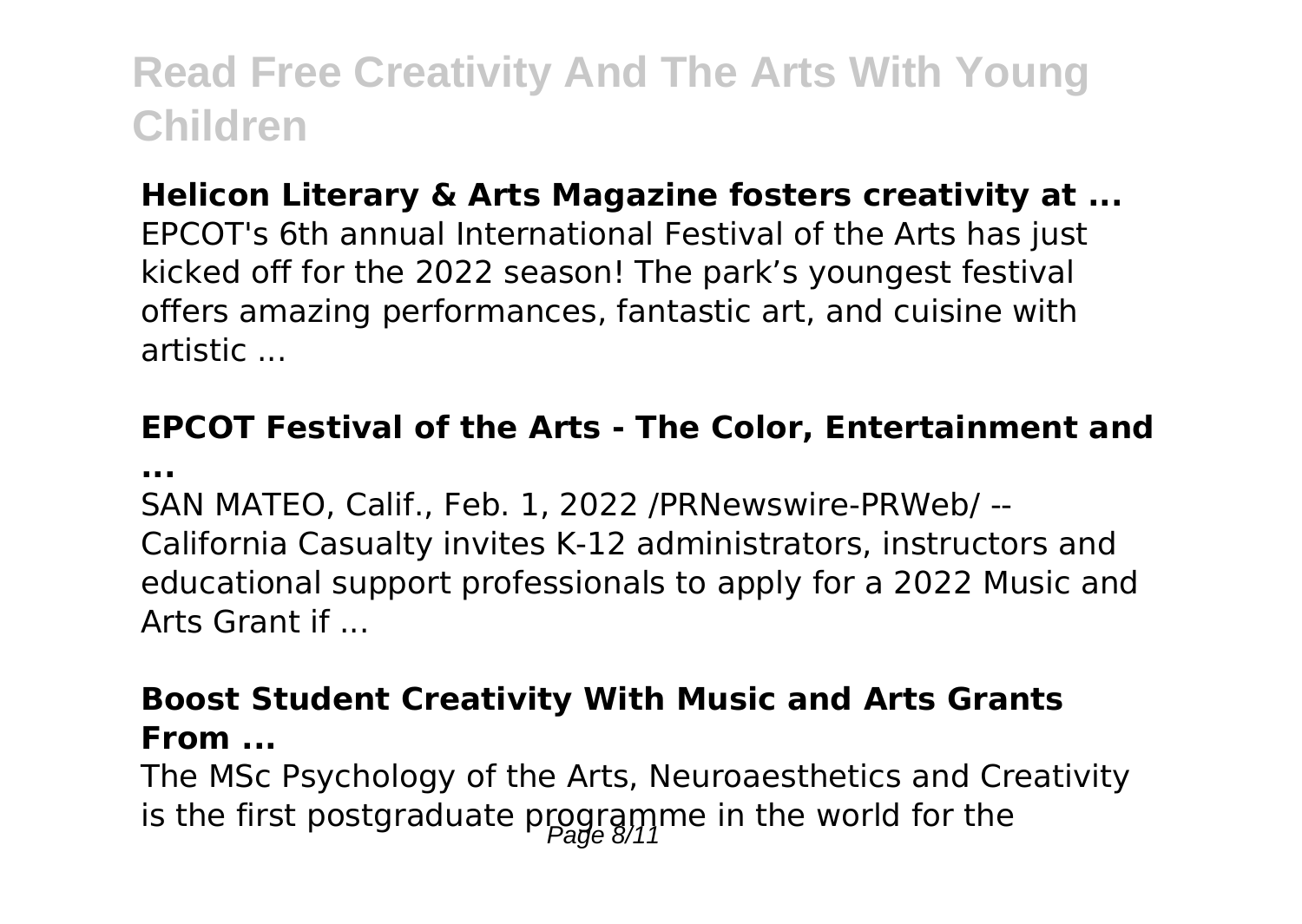scientific study of aesthetics and creativity. At the intersection of the arts and the sciences, the programme introduces you to the psychology and the cognitive neuroscience of how humans generate new ideas, how we appreciate ...

### **MSc Psychology of the Arts, Neuroaesthetics & Creativity**

**...**

For many years, the creative arts, from visual arts and writing to music and drama, have been used in therapy for those recovering from mental illness or addiction. [9] [10] Another study found creativity to be greater in schizotypal than in either normal or schizophrenic individuals.

#### **Creativity and mental health - Wikipedia**

IN PICTURES: Creativity on show as families flock to Denmark Arts Markets. Liam Croy Albany Advertiser. Tue, 11 January 2022 2:00AM. Liam Croy. Subscribers with digital access can view this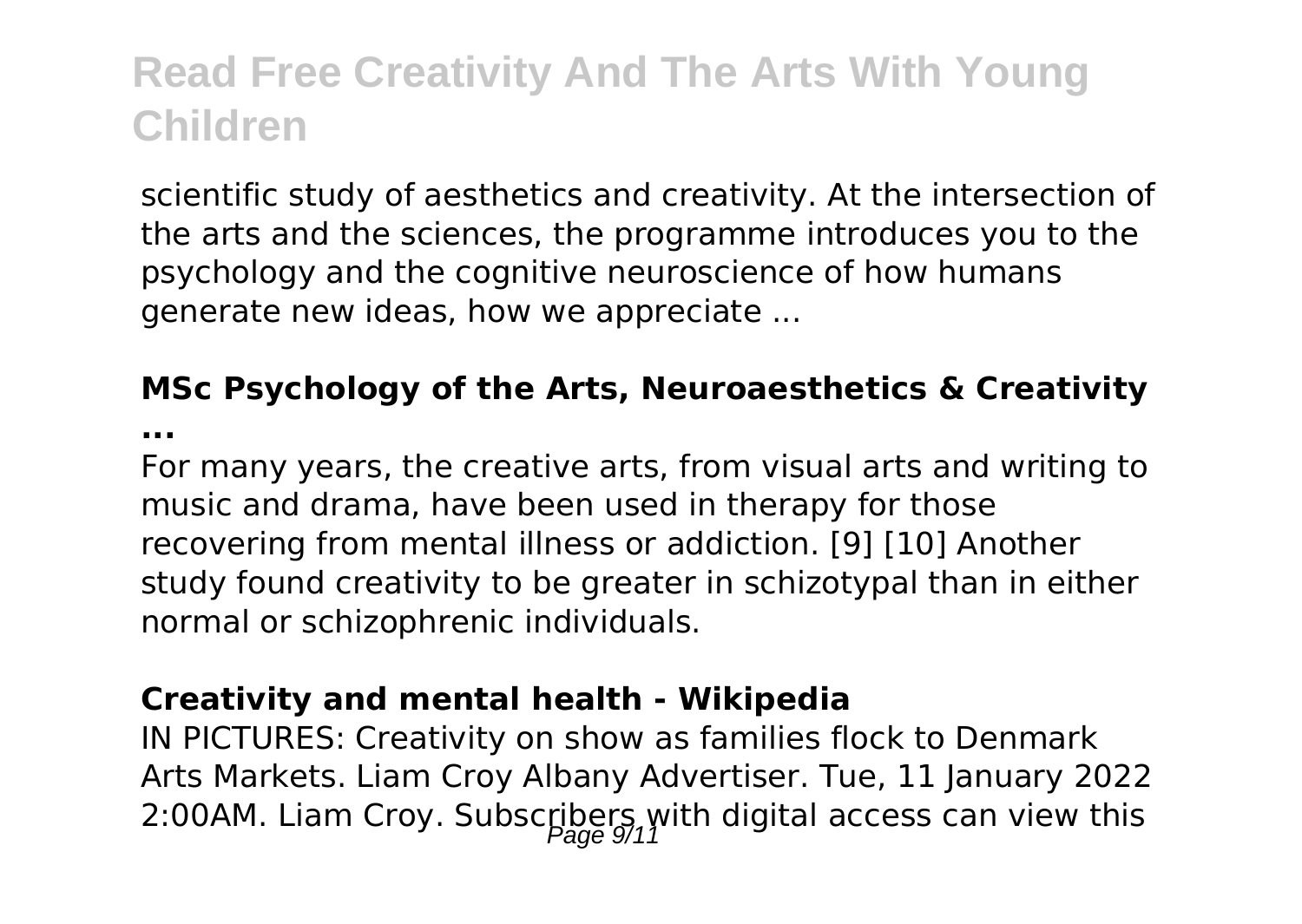article. Already a subscriber? Login here. Subscribe today. Get unlimited access to award-winning journalism from Western Australia's biggest newsroom. ...

#### **IN PICTURES: Creativity on show as families flock to ...**

Westben Centre for Connection & Creativity through Music. Westben is a not-for-profit arts organization committed to bringing people together through music. THE BARN 6698 County Road 30 North Campbellford, ON, Canada, K0L 1L0. THE SCHOOLHOUSE & BOX OFFICE 6788 County Road 30 • P.O. Box 1413

#### **Westben**

Community Arts Partnership is an independent advocate for community arts and offers the widest possible range of assistance and opportunity to get creative and engage in community-based arts activity. Welcome to Belfast's newest